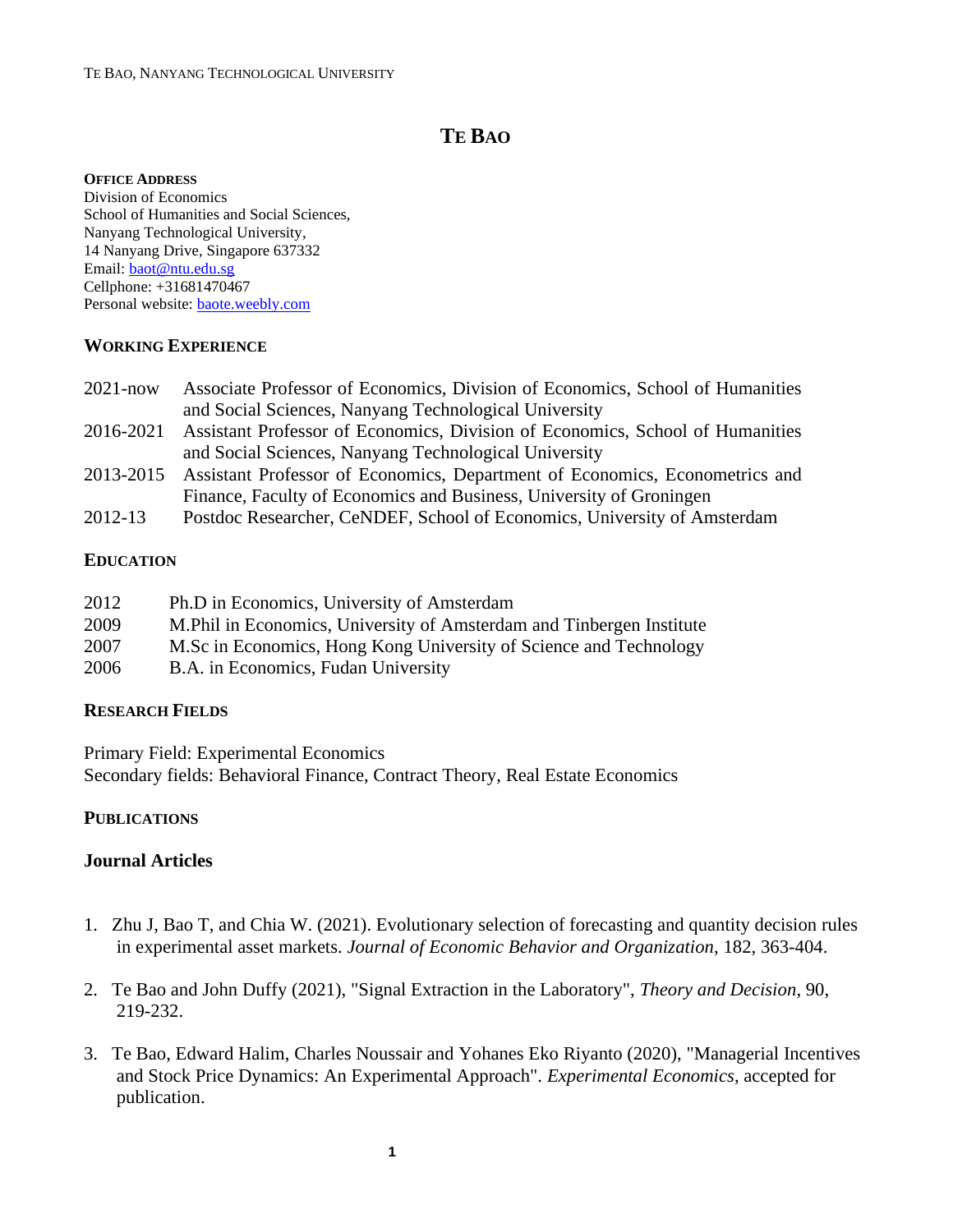- 4. Lu Z, Bao T, and Yu X. (2020). Gender and Bubbles in Experimental Markets with Positive and Negative Expectation Feedback, *Computational Economics*, accepted.
- 5. Bao T., Hennequin M., Hommes C.H., and Massaro D. (2020). Coordination on bubbles in largegroup asset pricing experiments. *Journal of Economic Dynamics & Control*, 110, 103702.
- 6. Qiyan Zeng, Xiaohua Yu and Te Bao (2020), "Memory Utility, Food Consumption Behavior and Obesity", *China Economic Review*, 62, 101345.
- 7. Te Bao and Jichuan Zong (2019), "The Impact of Interest Rate Policy Announcement on Asset Bubbles in Experimental Markets", *Journal of Economic Dynamics and Control*, 107, 103735.
- 8. Te Bao and Cars Hommes (2019), "When Suppliers Meet Speculators: Positive and Negative Feedback in Experimental Housing Markets", *Journal of Economic Dynamics and Control*, 107, 103730.
- 9. Mikhail Anufriev, Te Bao, Angela Sutan and Jan Tuinstra (2019), "Fee Structure, Return Chasing and Mutual Fund Choice: an Experiment", *Journal of Economic Behavior and Organization*, 158, 449-474.
- 10. Te Bao and Xiaohua Yu (2019), "Social Norm and Giving with Indivisibility of Money: An Experiment of Selfish, Equality and Generosity", *Journal of Institutional and Theoretical Economics*, 175(2), 272-290.
- 11. Xile Yin, Jianbiao Li and Te Bao (2019), "Does Overconfidence Promote Cooperation? Experiential Evidence from Threshold Public Good Game", *Journal of Behavioral and Experimental Economics*, 79, 119-133.
- 12. Bao, T., Dai, Y., and X. Yu (2018), "Memory and Discounting: Theory and Evidence", *Journal of Economic Dynamics and Control*, 88, 21-30.
- 13. Shiwen Quan, Yinchu Zeng, Xiaohua Yu and Te Bao (2018) "WTP for Baby Milk Formula in China: Using Attribute Non-Attendance as a priori Information to Select Attributes in Choice Experiment." *Agribusiness: An International Journal*, 34(2), 300-320.
- 14. Bao, T., Diks, C.H.G., and Li, H., (2018) "Generalized CAPM Model with Independent Identically Asymmetric Power Distributed (IIAPD) Errors", *Economic Modelling*, 68, 611-621.
- 15. Bao, T., Hommes, C.H., and Makarewicz, T.A. (2017), "Bubble Formation and (In)efficient Markets in Learning-to-Forecast and -Optimize Experiments", *Economic Journal*, 127(605), F581- F609.
- 16. Anufriev, M., Bao, T., and J. Tuinstra (2016), "Microfoundations for Switching Behavior in Heterogeneous Agent Models: An Experiment ", *Journal of Economic Behavior and Organization*, 129, 74-99.
- 17. Bao, T., and J. Duffy. (2016), "Adaptive vs. Eductive Learning: Theory and Evidence"*, European Economic Review*, 83, 64-89.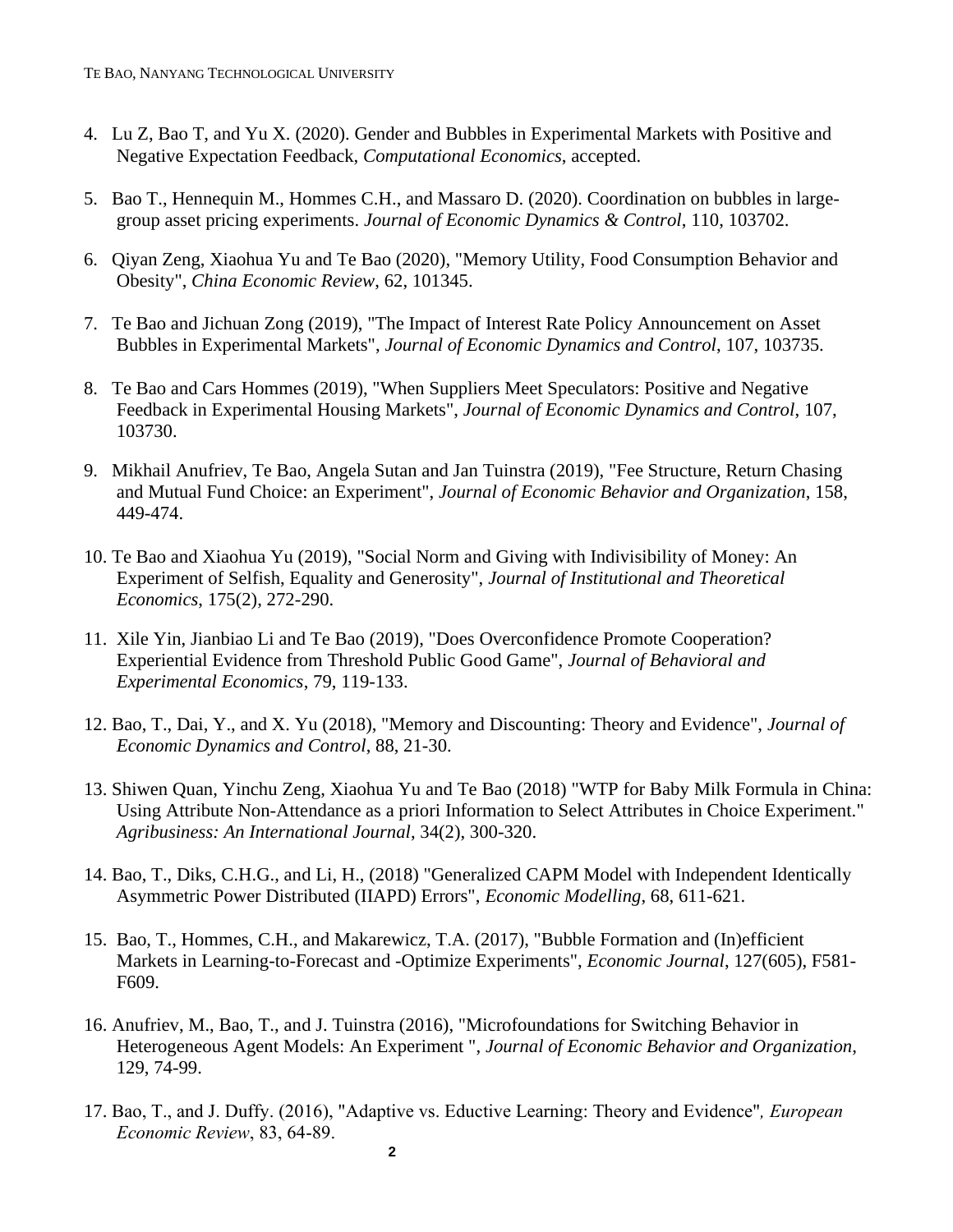- 18. Bao, T., and Ding, L. (2016), Non-recourse Mortgage and Housing Market Boom, Bust and Rebound, *Real Estate Economics*, 44(3), 584-605
- 19. Bao, T., Duffy, J., and Hommes, C.H. (2013). Learning, Forecasting and Optimizing: an Experimental Study. *European Economic Review*, 61, 186-204.
- 20. Bao, T., Hommes, C.H., Sonnemans, J., and Tuinstra, J. (2012). Individual Expectations, Limited Rationality and Aggregate Outcomes. *Journal of Economic Dynamics and Control*, 36(8), 1101- 1120.
- 21. Bao, T., and Wang, Y. (2012). Incomplete Contract, Bargaining and Optimal Divisional Structure. *Journal of Economics*, 107(1), 81-96.

#### **Book Chapters**

Tiziana Assenza , Te Bao , Cars Hommes ,and Domenico Massaro (2014), "Experiments on Expectations in Macroeconomics and Finance", in John Duffy (ed.) *Experiments in Macroeconomics (Research in Experimental Economics, Volume 17)*, Emerald Group Publishing Limited, pp. 11 – 70. ------ Winner of Outstanding Author Contribution Award from Emerald in 2015.

#### **WORKING PAPERS**

"A Commercial Gift for Charity", with Adriaan Soetevent and Anouk Schippers.

"Timing of Contribution and Deservingness of Income Right", with Jichuan Zong, Jack Knetsch and Xiaowei Li, submitted.

"Asset Pricing with Ambiguous Signals: An Experimental Study", with John Duffy and Jiahua Zhu.

"Trade Liberalization and Trade and Capital Flows: Evidence from China Pilot Free Trade Zones", with Yun Dai and Shuai Liu, SSRN Working Paper, R&R.

"Social Media and Life Satisfaction: Evidence from Chinese Time Use Survey", with Bin Liang and Yohanes E. Riyanto, SSRN Working Paper, R&R.

# 中文论文

"名校学历:求职敲门砖还是升职踏脚石?——基于中国公募基金行业的实证研究",(与李 仲飞,杨小欣),《管理科学学报》,录用待刊。

"面向未来的实验经济学:文献述评和前景展望",(与王国成、戴芸) ,《管理世界》, 2020 年第 7 期,218-236 页。

"机器学习和农业政策研究范式的革新",(与于晓华、唐忠),《农业技术经济》,2019 年第 2 期,4-9 页。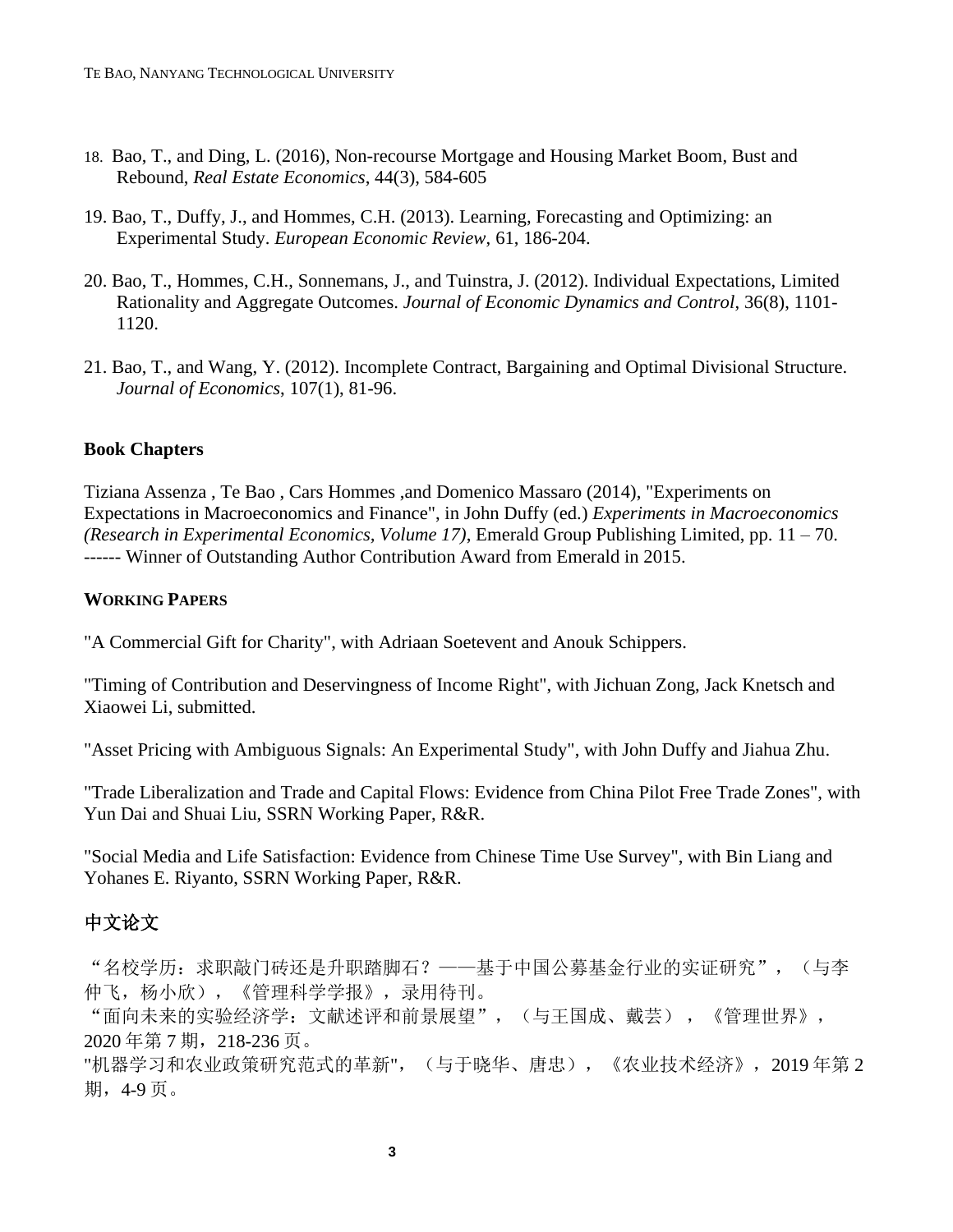"2017 诺贝尔经济学奖得主理查德.塞勒对行为经济学的贡献", (与戴芸)《经济与管理》, 2017 年第 6 期,1-4 页。

"交易者认知能力与金融资产泡沫——一个实验研究"(与宗计川、付嘉),《世界经济》,2017 年 6 月,167-192 页。

"来自行为经济学的减肥秘方",《经济资料译丛》,2017 年第 2 期,54-56 页。

"养老金进入房市: 也许不是一个坏主意", 《经济资料译丛》, 2016年第 2 期, 58-59 页。

"反垄断法中'宽恕制度'的最优安排——一个文献综述"(与戴芸、张昕),《产业经济评论》 2016 年第 4 期,5-16 页。

"财政分权下的地方债券设计:不同发行方式与最优信息准确度"(与王永钦、戴芸),《经 济研究》2015 年第 11 期, 65-78 页。

"住房市场数量型干预下最优政策与社会福利的动态均衡分析" (与王永钦), 《世界经济》, 2012 年第 11 期, 141-160 页.

"异质交易者, 房地产泡沫与房地产政策" (与王永钦), 《世界经济》, 2011 年第 11 期, 84-102 页. "互联合约的理论: 我们站在哪里了" (与王永钦), 《世界经济文汇》, 2009 年第 6 期, 49-66 页. "公共服务部门的所有权安排及其绩效: 我们知道了什么?" (与王永钦), 《世界经济文汇》, 2008 年第 3 期, 57-75 页.

### **GRANTS, SCHOLARSHIPS, AND AWARDS**

- 2019 Tier 1 Grant, Ministry of Education of Singapore, "Experimental Study the Effect of Communication and Settlement System on Financial Stability", 69,000 SGD.
- 2016 Tier 1 Grant, Ministry of Education of Singapore, "Experimental Study on Learning and Expectation Formation in Macroeconomics and Finance", 63,000 SGD.
- 2015 Outstanding Author Contribution Award from Emerald Publisher Group for the book chapter "Experiments on Expectations in Macroeconomics and Finance".
- 2015 Nomination Award for Qian Xuesen Gold Medal for Urban Studies. 10000 RMB.
- 2014 NWO-Veni Grant, finalist.
- 2012-14 INET Research Grant "Heterogeneous Expectations and Financial Crisis", 168,000 USD, key member, University of Amsterdam (PI: Prof. Cars Hommes).
- 2011-14 EU Framework Research Project 7 "CRISIS" (Complexity Research Initiative for Systemic Instabilities), key member, University of Amsterdam (PI: Prof. Cars Hommes), 3.5 million Euro in total for 11 participating universities.
- 2009-13 "Speerpunt" Behavioral Economics Funding for laboratory sessions for several projects at University of Amsterdam, 6000 Euro, PI or co-PI.
- 2012 *Journal of Economic Dynamics and Control* outstanding referee award, 300 Euro.
- 2011 C. Willems Traveling Grant for an academic visit to University of Pittsburgh, 1500 Euro
- 2010 Econometric Society World Congress Travel Grant, 1000 USD.

## **SERVICE**

2018-20 Member of the Advisory Council, Society for Computational Economics

2019 Co-organizer, Society for Experimental Finance Asia Pacific Annual Meeting at NTU, Singapore.

2018 Co-organizer, NTU Workshop on Behavioral and Experimental Economics

2017-18 Member of PhD admission committee of NTU Economics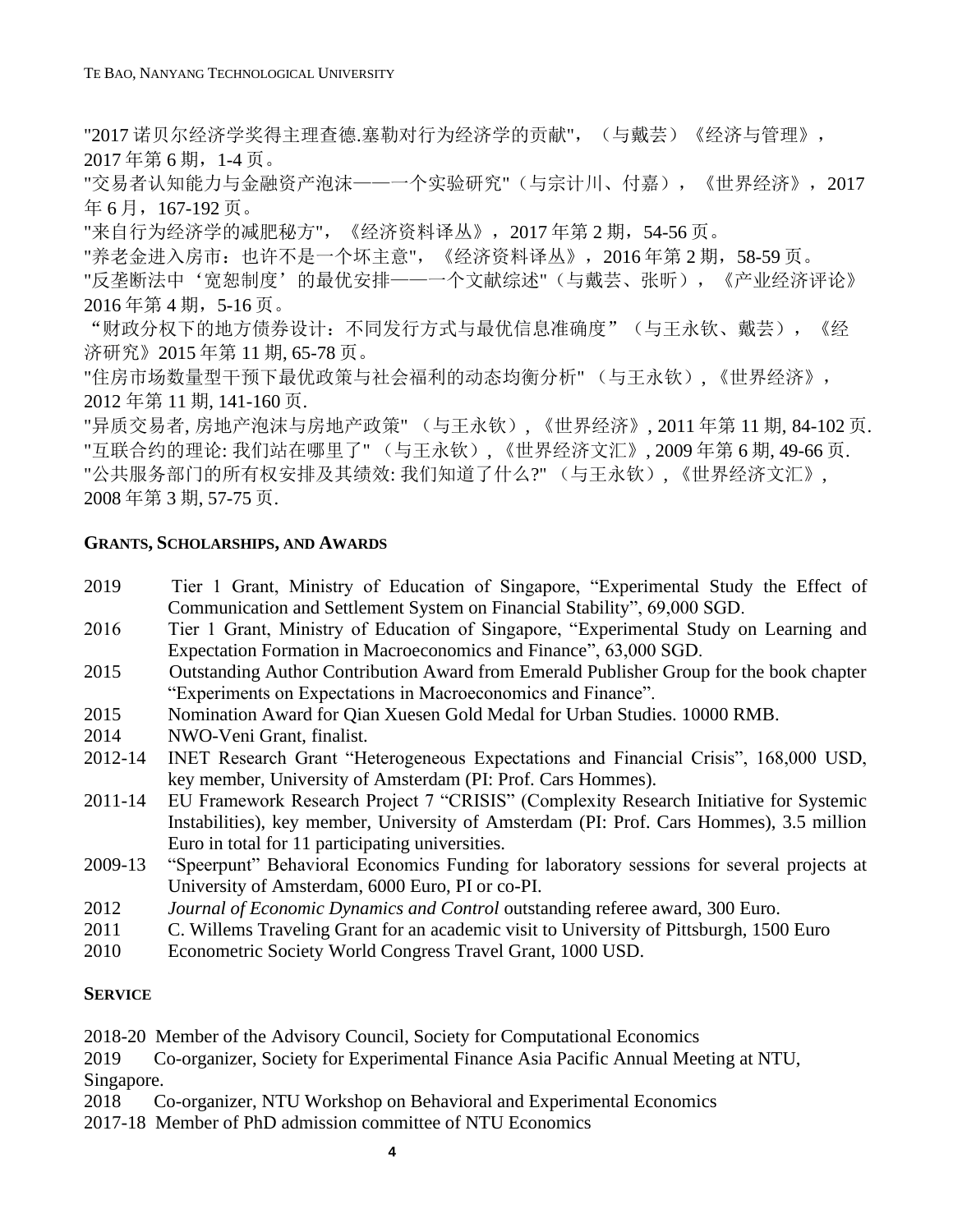#### 2016 Coordinator of NTU-Kobe-Hanyang Workshop from NTU Economics

#### **SEMINARS AND CONFERENCE PRESENTATIONS**

- 2020 ESA 2020 Global Meeting (Online), CES 2020 North America Conference (Online), Experimental Finance Workshop (Online), 9th International Symposium of Quantitative Economics (Online), 2nd China BEEF (Online) and seminar at Virtual East Asia Experimental and Behavioral Economics Seminar Series (Online) and Peking University (Online).
- 2019 ASSA 2019 (Atlanta), Barcelona GSE Summer Forum on Computational and Experimental Economics, SHUFE Workshop on Behavioral and Experimental Economics (Shanghai), 1st China Behavioral and Experimental Economics Forum (Hangzhou), 23rd Experimental Social Science Conference (Tokyo), MEET Conference (Beijing), DTEAC conference (Chengdu), and seminars at Harbin Institute of Technology (Shenzhen), Shanxi University of Finance and Economics, and ShanghaiTech University.
- 2018 China Meeting of Econometric Society (Shanghai), CEF 2018 (Milan), BEAM International Conference (Amsterdam), Annual Conference on Theory and Experiments in Monetary Economics (Washington), CeNDEF@20 Workshop (Amsterdam), International Symposium of Quantitative Economics (Changchun), and seminars at CityU Hong Kong, Hong Kong Baptist University, Sun Yat-Sen University, Radboud University Nijmegen and Waseda University.
- 2017 CEF 2017 (New York), Experimental Finance 2017 (Nice), BEAM Workshop (Kyoto), China Economics Annual Conference Symposium on Internationalization and Economics Transition of China (Hohhot), Workshop on Food Security (Beijing) and seminars at Beijing Normal University, Beijing Jiaotong University, Fudan University, Nankai University, Renmin University of China, Sun Yat-Sen University, Tianjin University.
- 2016 CEF 2016 (Bordeaux), Econometric Society Asian Meeting (Kyoto), DUFE Experimental Economics Workshop (Dalian), SWUFE Experimental Economics Symposium (Chengdu), Conference "Expectations in Dynamic Macroeconomic Models" (Amsterdam), SLIC Conference on Applied Financial Economics (Shanghai), and seminars at Fudan University, Shanghai University of Finance and Economics, Sun Yat-Sen University and Tianjin University.
- 2015 CEF 2015 (Taipei), OECD Workshop on Economic Complexity (Paris), Experimental Finance 2015 (Nijmegen), 4th CGTEEA Conference (Dalian), Seminars at Fudan University, Nanyang Technological University, NTNU, and Shanghai University of Finance and Economics.
- 2014 SAET Annual Conference (Tokyo), Conference on Learning in Macroeconomics and Finance (Barcelona), Experimental Finance 2014 (Zurich), Conference on Expectations in Dynamic Macroeconomic Models (Helsinki) and seminars at Fudan University, Tsinghua University, University of Goettingen and University of Nijmegen.
- 2013 Econometric Society Asian Meeting (Singapore), 4th LICTEM Conference (Barcelona), Conference on Experimental Finance (Tilburg) and seminar at University of Groningen.